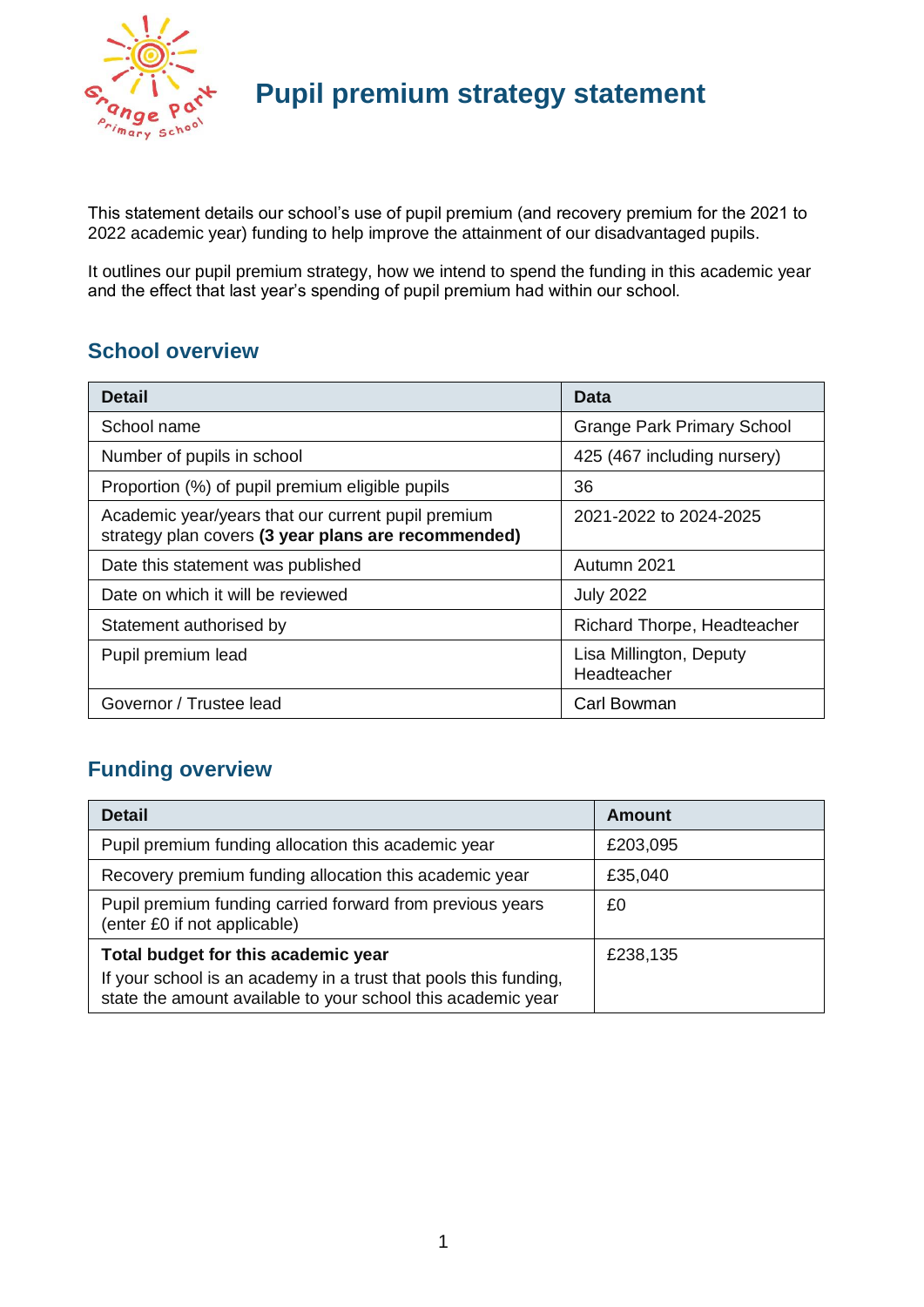### **Part A: Pupil premium strategy plan**

### **Statement of intent**

At Grange Park Primary School, we target the use of Pupil Premium Grant funding to ensure that our disadvantaged pupils receive the highest quality of education to enable them to become active, socially responsible citizens of the future. We recognise that disadvantaged children can face a wide range of barriers which may impact on their learning.

Our ultimate objectives are to:

- Remove barriers to learning created by poverty, family circumstance and background
- Narrow the attainment gaps between disadvantaged pupils and their non disadvantaged counterparts both within school and nationally
- Ensure ALL pupils are able to read fluently and with good understanding to enable them to access the breadth of the curriculum
- Develop confidence in their ability to communicate effectively in a wide range of contexts
- Enable pupils to look after their social and emotional wellbeing and to develop resilience.
- Access a wide range of opportunities to develop their knowledge and understanding of the world

#### Our context:

- IDACI Decile 2 indicates the School is in the highest 20% level of deprivation.
- 36% of pupils are eligible for Pupil Premium Funding in comparison to 20.8% national.

#### Achieving our objectives:

In order to achieve our objectives and overcome identified barriers to learning we will:

- Provide all teachers with high quality CPD to ensure that pupils access effective quality first teaching
- Provide targeted intervention and support to quickly address identified gaps in learning including the use of small group work, 1:1 tuition
- Target funding to ensure that all pupils have access to trips, residentials, first hand learning experiences
- Provide opportunities for all pupils to participate in enrichment activities including sport and music
- Provide appropriate nurture support to enable pupils to access learning within and beyond the classroom.

This is not an exhaustive list and strategies will change and develop based on the needs of individuals.

#### Key Principals:

We will ensure that effective teaching, learning and assessment meets the needs of all pupils through the rigorous analysis of data. Class teachers will identify through the class pupil premium plan specific intervention and support for individual pupils which will be reviewed at least termly. Alongside academic support, we will ensure that those pupils who have social,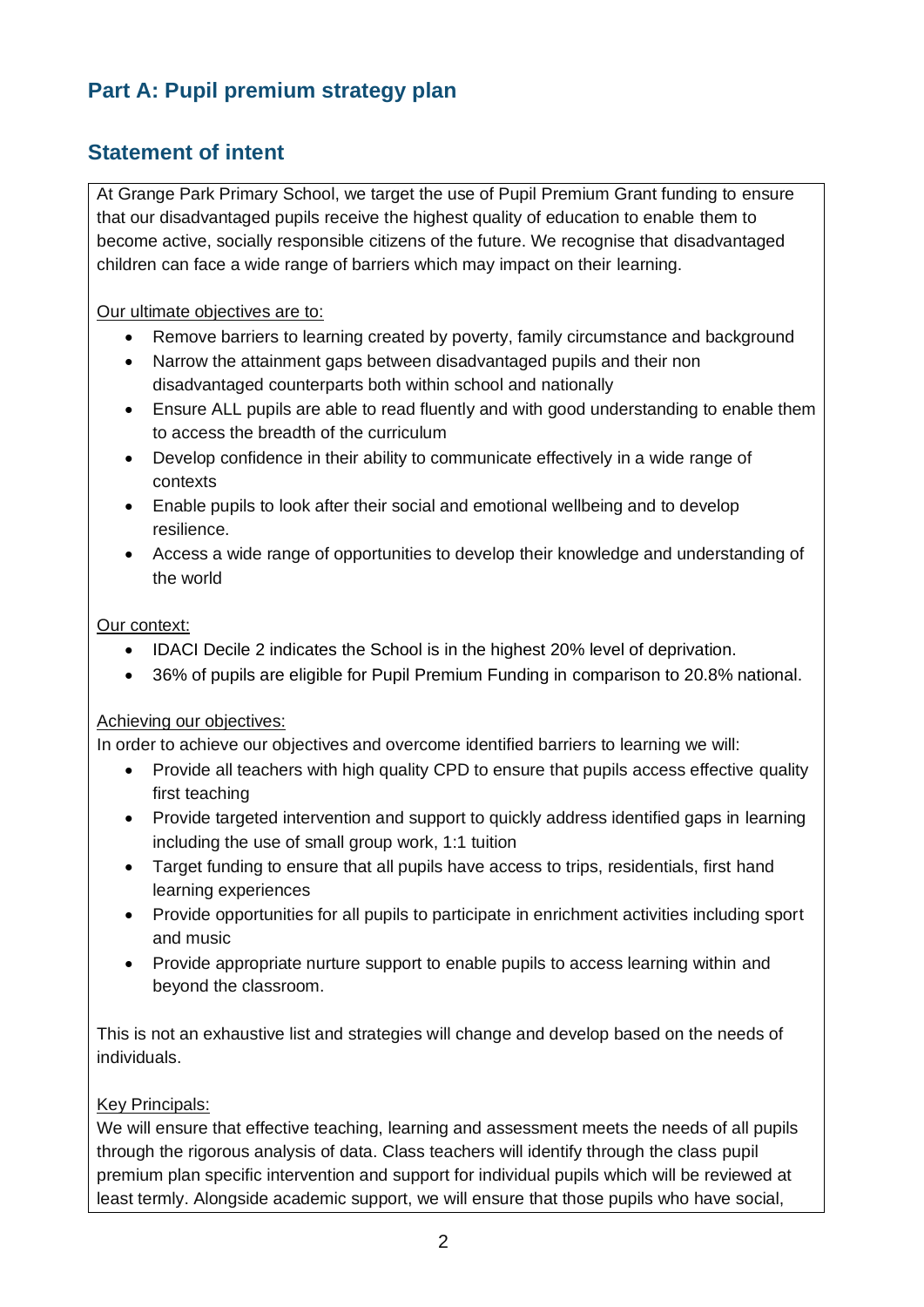emotional and mental health needs will access high quality provision from appropriately trained adults.

We will consider the challenges faced by vulnerable pupils, such as those who have a social worker and young carers. The activity we have outlined in this statement is also intended to support their needs, regardless of whether they are disadvantaged or not.

Our strategy is also integral to wider school plans for education recovery, notably in its targeted support through the National Tutoring Programme for pupils whose education has been worst affected, including non-disadvantaged pupils.

### **Challenges**

This details the key challenges to achievement that we have identified among our disadvantaged pupils.

| <b>Challenge</b><br>number | <b>Detail of challenge</b>                                                                                                                                                                                                                                                                                                                                                                                                                                                                                                                                                                                                                                                                                                                                                                                                                                                                                                                                                                      |
|----------------------------|-------------------------------------------------------------------------------------------------------------------------------------------------------------------------------------------------------------------------------------------------------------------------------------------------------------------------------------------------------------------------------------------------------------------------------------------------------------------------------------------------------------------------------------------------------------------------------------------------------------------------------------------------------------------------------------------------------------------------------------------------------------------------------------------------------------------------------------------------------------------------------------------------------------------------------------------------------------------------------------------------|
| $\mathbf{1}$               | Observations indicate that parental engagement of our disadvantaged pupils is<br>below that of non-disadvantaged pupils.                                                                                                                                                                                                                                                                                                                                                                                                                                                                                                                                                                                                                                                                                                                                                                                                                                                                        |
| $\overline{2}$             | Assessments, observations, and discussions with pupils suggest<br>disadvantaged pupils generally have greater difficulties with communication<br>and language at EYFS and KS1.                                                                                                                                                                                                                                                                                                                                                                                                                                                                                                                                                                                                                                                                                                                                                                                                                  |
| 3                          | Our assessments observations and discussions with pupils and families have<br>identified social and emotional issues for many pupils, notably due a lack of<br>social engagement and a lack of enrichment opportunities during school<br>closure. Within our community, our children have had very different<br>experiences of the pandemic and lockdown. For some children it has been a<br>positive experience – getting to spend more time with family members and<br>spending time doing things as a family - for others it has had a detrimental<br>impact on their own and family members mental health - family covid related<br>bereavements, significant declines in the mental health of our children and<br>their families. These challenges particularly affect disadvantaged pupils,<br>including their attainment.<br>Teacher referrals for support have markedly increased during the pandemic.<br>62 pupils (22 of whom are disadvantaged) currently require additional support |
|                            | with social and emotional needs, with 27 (16 of whom are disadvantaged)<br>receiving small group interventions.                                                                                                                                                                                                                                                                                                                                                                                                                                                                                                                                                                                                                                                                                                                                                                                                                                                                                 |
| 4                          | KS2 survey has identified that:<br>88 pupils (34 of whom are disadvantaged) do not have somewhere quiet to do<br>homework at home;<br>32 pupils (15 of whom are disadvantaged) do not have someone who helps                                                                                                                                                                                                                                                                                                                                                                                                                                                                                                                                                                                                                                                                                                                                                                                    |
|                            | them with homework at home;<br>38 pupils (17 of whom are disadvantaged) do not have the equipment needed<br>to complete homework at home.                                                                                                                                                                                                                                                                                                                                                                                                                                                                                                                                                                                                                                                                                                                                                                                                                                                       |
| 5                          | Writing -The opportunity to develop and practise writing skills. During lockdown<br>learning we supported children to continue to develop their knowledge of age-<br>appropriate grammar. Those children who evidently didn't write much during<br>lockdown have struggled with their resilience and stamina for writing as well as<br>their fluency to write applying the elements of grammar taught through<br>lockdown.                                                                                                                                                                                                                                                                                                                                                                                                                                                                                                                                                                      |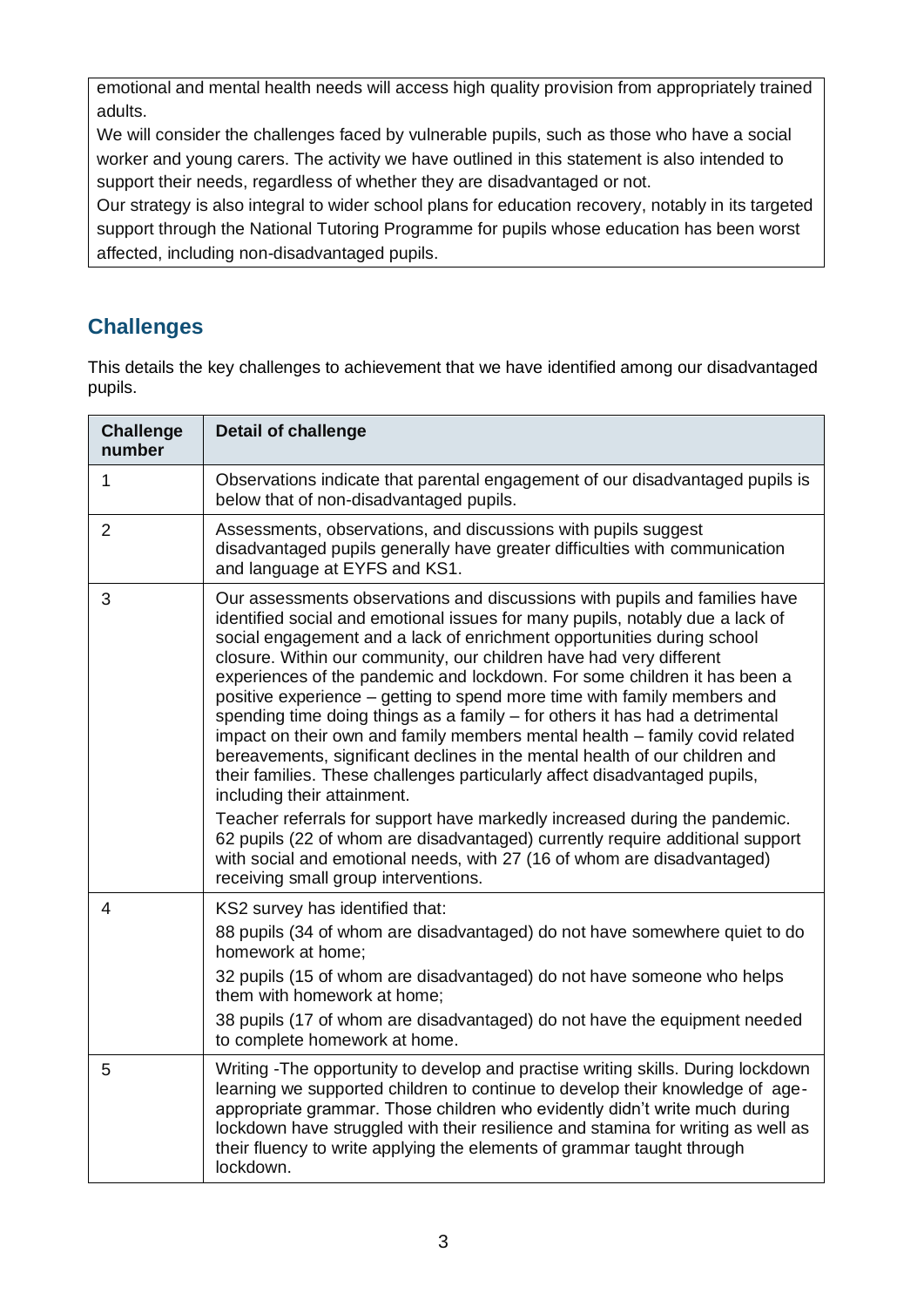| 6  | Maths - Specific content has been missed. Recall of basic skills has suffered<br>children are not able to recall addition facts, times tables and have forgotten<br>once taught calculation strategies.                                                                                                    |
|----|------------------------------------------------------------------------------------------------------------------------------------------------------------------------------------------------------------------------------------------------------------------------------------------------------------|
| 7  | KS2 survey has identified that 24 pupils (11 of whom are disadvantaged) have<br>never attended an after-school club. 87 pupils (34 of whom are disadvantaged)<br>have not attended a school club this year but have attended one in the past.                                                              |
| 8  | Our attendance data over the last 4 years indicates that attendance among<br>disadvantaged pupils has been between 0.6-4.37% lower than for non-<br>disadvantaged pupils.                                                                                                                                  |
|    | 7.56 - 31.03% of disadvantaged pupils have been 'persistently absent' com-<br>pared to 7.88 - 25.17% of their peers during that period. Our assessments and<br>observations indicate that absenteeism is negatively impacting disadvantaged<br>pupils' progress.                                           |
| 9  | Assessment, observations and monitoring show that specific content has been<br>missed. Recall of basic skills has suffered – children are not able to recall<br>addition facts, times tables and have forgotten once taught calculation<br>strategies.                                                     |
| 10 | KS1 phonic data and KS2 spelling, reading and writing data shows that early<br>phonics and reading skills have not been fully consolidated. Observations<br>show that this gap is greater in our disadvantaged cohort of children. This gap<br>was greater in 2020-21 which has been impacted by Covid 19. |

### **Intended outcomes**

This explains the outcomes we are aiming for **by the end of our current strategy plan**, and how we will measure whether they have been achieved.

| <b>Intended outcome</b>                                                              | Success criteria                                                                                                                                                                                                                                                                                                                                                                                                                                                                                                                                                                                                                                                                |  |
|--------------------------------------------------------------------------------------|---------------------------------------------------------------------------------------------------------------------------------------------------------------------------------------------------------------------------------------------------------------------------------------------------------------------------------------------------------------------------------------------------------------------------------------------------------------------------------------------------------------------------------------------------------------------------------------------------------------------------------------------------------------------------------|--|
| The difference between<br>disadvantaged and non-<br>disadvantaged pupils diminishes. | The percentage of pupils working at ARE in read-<br>$\bullet$<br>ing, writing and maths is in line with national out-<br>comes.<br>Pupils in care, who do not have specific SEND<br>$\bullet$<br>needs, are working at ARE.<br>Disadvantaged pupils are motivated to learn and<br>$\bullet$<br>attend school at least 95% of the time.<br>Disadvantaged pupils have access to a range of<br>$\bullet$<br>experiences to enable them to fully participate in<br>learning opportunities and activities.<br>Disadvantaged pupils make at least sufficient pro-<br>$\bullet$<br>gress.<br>Where pupils are below ARE, they will make more<br>$\bullet$<br>than sufficient progress. |  |
| All pupils have equal access to<br>experiences that enhance the broad<br>curriculum. | All disadvantaged children have the opportunity to<br>$\bullet$<br>take part in extracurricular activities.<br>All disadvantaged children have the opportunity to<br>$\bullet$<br>attend residential visits.<br>Pupil resilience, resourcefulness, sense of belong-<br>$\bullet$<br>ing and community will be developed.<br>Pupils will be highly motivated and engaged in their<br>learning.                                                                                                                                                                                                                                                                                   |  |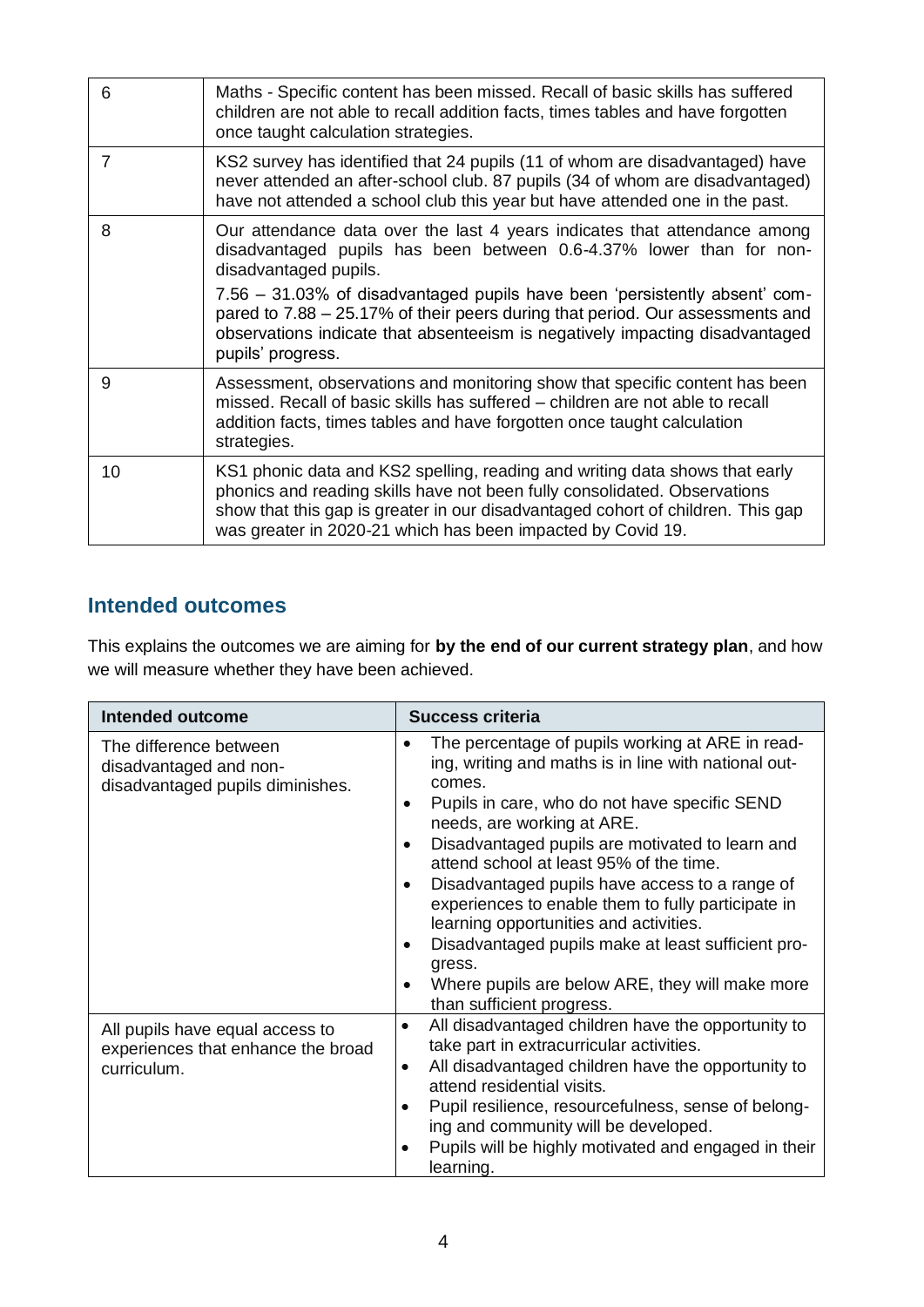| Improved levels of behaviour, and<br>emotional well-being | All pupils are able to access the curriculum.<br>٠<br>Emotional health does not impact on the curricu-<br>$\bullet$<br>lum.<br>Reduced levels of fixed term exclusions.<br>$\bullet$<br>Reduced levels of recorded behavioural and emo-<br>tional incidents.<br>Pupils accessing the nurture provision are able to<br>$\bullet$<br>function effectively in a mainstream class.<br>Sustained high levels of wellbeing from<br>2024/25 demonstrated by:<br>qualitative data from student voice, student<br>and parent surveys and teacher observa-<br>tions<br>a significant increase in participation in en-<br>richment activities, particularly among dis-<br>advantaged pupils |
|-----------------------------------------------------------|----------------------------------------------------------------------------------------------------------------------------------------------------------------------------------------------------------------------------------------------------------------------------------------------------------------------------------------------------------------------------------------------------------------------------------------------------------------------------------------------------------------------------------------------------------------------------------------------------------------------------------------------------------------------------------|
| Disadvantaged pupils' levels of                           | Increase in percentage of pupils achieving ARE in<br>$\bullet$                                                                                                                                                                                                                                                                                                                                                                                                                                                                                                                                                                                                                   |
| phonics and spelling, and their                           | spelling and the phonics<br>Monitoring and assessment will show that pupils'                                                                                                                                                                                                                                                                                                                                                                                                                                                                                                                                                                                                     |
| breadth of language, is in-line with<br>ARE expectations. | $\bullet$<br>spoken vocabulary will be extended                                                                                                                                                                                                                                                                                                                                                                                                                                                                                                                                                                                                                                  |
| Attendance                                                | Ensure attendance of disadvantaged pupils is at<br>$\bullet$<br>least 96%                                                                                                                                                                                                                                                                                                                                                                                                                                                                                                                                                                                                        |
|                                                           | Sustained high attendance from 2024/25 demon-                                                                                                                                                                                                                                                                                                                                                                                                                                                                                                                                                                                                                                    |
|                                                           | strated by:<br>the overall absence rate for all pupils being                                                                                                                                                                                                                                                                                                                                                                                                                                                                                                                                                                                                                     |
|                                                           | no more than X%, and the attendance gap<br>between disadvantaged pupils and their<br>non-disadvantaged peers being reduced<br>by X%.                                                                                                                                                                                                                                                                                                                                                                                                                                                                                                                                             |
|                                                           | the percentage of all pupils who are persis-<br>tently absent being below X% and the fig-<br>ure among disadvantaged pupils being no<br>more than X% lower than their peers.                                                                                                                                                                                                                                                                                                                                                                                                                                                                                                     |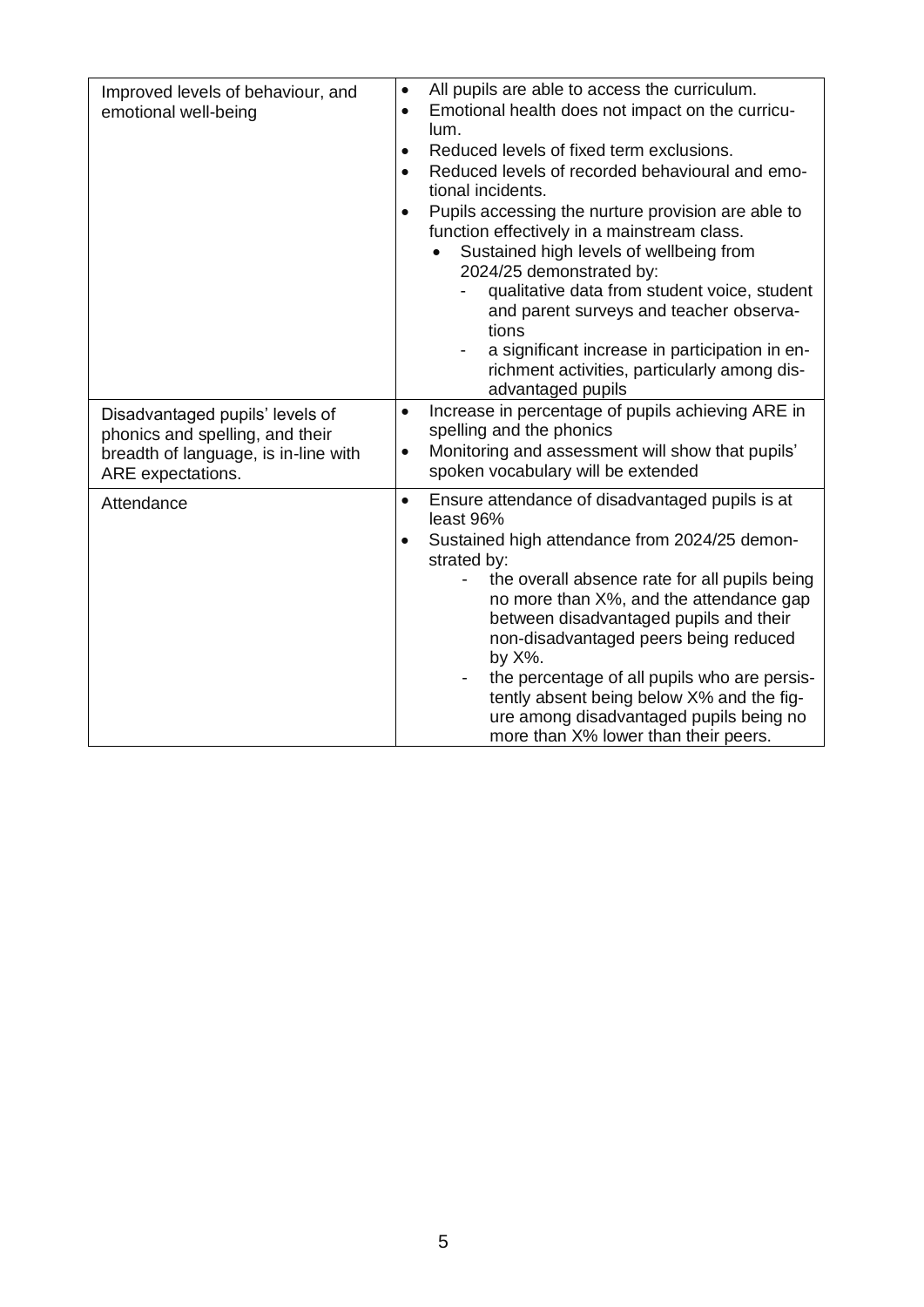### **Activity in this academic year**

This details how we intend to spend our pupil premium (and recovery premium funding) **this academic year** to address the challenges listed above.

#### **Teaching (for example, CPD, recruitment and retention)**

Budgeted cost: £174,332

| <b>Activity</b>                                                                                                                                                                                                                                                                                                                                                                                                                                                                      | <b>Evidence that supports this</b><br>approach                                                                                                                                                                                         | <b>Challenge</b><br>number(s)<br>addressed |
|--------------------------------------------------------------------------------------------------------------------------------------------------------------------------------------------------------------------------------------------------------------------------------------------------------------------------------------------------------------------------------------------------------------------------------------------------------------------------------------|----------------------------------------------------------------------------------------------------------------------------------------------------------------------------------------------------------------------------------------|--------------------------------------------|
| Training for Little Wandle both for<br>staff and for parents.                                                                                                                                                                                                                                                                                                                                                                                                                        | NFER 3 - High quality teaching for all.<br>NFER 7 - Clear, responsive leadership                                                                                                                                                       | 1, 2, 10                                   |
| Targeted phonics and spelling teach-<br>ing across KS1 and KS2, including<br>additional staff providing keep up ses-<br>sions. Reading materials that support<br>these to be accessible at home for<br>parents to read with the children.                                                                                                                                                                                                                                            | +5 - Phonics - EEF Teaching and Learning<br><b>Toolkit</b><br>+4 - Early Literacy approaches - EEF<br><b>Teaching and Learning Toolkit</b><br>NFER 4 - Meeting individual learners'<br>needs.<br>NFER 5 - Deploying staff effectively. | 1, 2, 10                                   |
| The foundation curriculum will be<br>planned with increasing detail and<br>consideration for how prerequisite<br>knowledge will be taught alongside<br>new learning so that knowledge gaps<br>can be reduced. Cornerstones<br><b>Curriculum Maestro</b>                                                                                                                                                                                                                              | +5 Mastery Learning - EEF Teaching and<br>Learning Toolkit                                                                                                                                                                             | 11                                         |
| Quality first teaching ensures all<br>children are challenged and reach<br>their potential. White Rose Maths<br>revised small steps planning White<br>Rose Premium resources purchased.<br>Quality resources (including<br>manipulatives in maths) are used to<br>support quality first teaching / small<br>group interventions. Maths<br>manipulatives redistributed so that<br>individual sets were created. Use<br>wipeable screens so that reading<br>books can still be shared. | +5 Mastery Learning - EEF Teaching and<br>Learning Toolkit                                                                                                                                                                             | 6, 9                                       |
| To provide subsidised -<br><b>Residential visits</b><br>Music lessons<br><b>Educational visits</b><br>Sports clubs<br>Pupils will receive a free club place for<br>one half term each academic year.                                                                                                                                                                                                                                                                                 | +3 - Arts participation - EEF Teaching and<br>Learning Toolkit<br>+1 - Physical activity - EEF Teaching and<br>Learning Toolkit<br>NFER 2 - providing financial, plus social<br>and emotional support for families                     | 1, 3, 7, 11                                |
| Teachers have a very clear<br>understanding of what gaps in<br>learning remain and use this to inform<br>assessments of learning.<br>Cornerstones tests to be completed<br>and gap analysis<br>used to inform future planning.                                                                                                                                                                                                                                                       | +5 Mastery Learning - EEF Teaching and<br>Learning Toolkit                                                                                                                                                                             | 2, 5, 6, 8, 9, 11                          |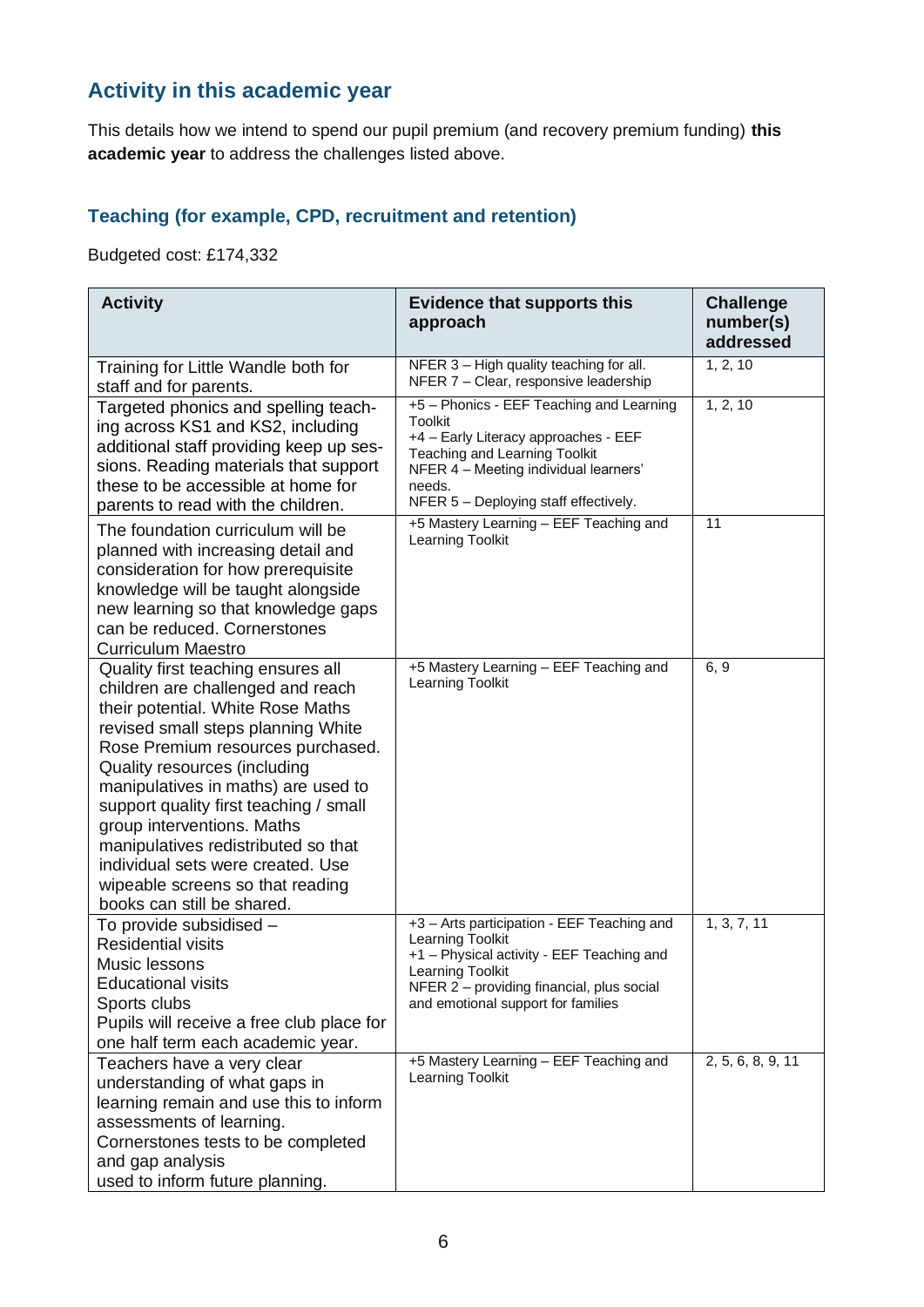#### **Targeted academic support (for example, tutoring, one-to-one support structured interventions)**

Budgeted cost: £ 37,090

| <b>Activity</b>                                                                                                                                                                                                                                                                                                                                                  | <b>Evidence that supports this</b><br>approach                                                                                                                                                                                                          | <b>Challenge</b><br>number(s)<br>addressed |
|------------------------------------------------------------------------------------------------------------------------------------------------------------------------------------------------------------------------------------------------------------------------------------------------------------------------------------------------------------------|---------------------------------------------------------------------------------------------------------------------------------------------------------------------------------------------------------------------------------------------------------|--------------------------------------------|
| To provide nurture small group<br>provision for targeted pupils.                                                                                                                                                                                                                                                                                                 | +7 Metacognition and self-regulation- EEF<br>Teaching and Learning Toolkit<br>NFER 2 - addressing behaviour - effective<br>behaviour strategies are in place<br>+4 - EEF Social and Emotional Learning<br>Toolkit - effective SEMH support is in place. | 3, 8                                       |
| Specialist language support TAs<br>in Foundation Stage                                                                                                                                                                                                                                                                                                           | +6 Oral language interventions - EEF<br>Teaching and Learning Toolkit<br>+6 Communication and Language approaches                                                                                                                                       | 2, 5, 10                                   |
| Pupils will have access to<br>resources that will support work at<br>home and life in school in order to<br>support parental engagement                                                                                                                                                                                                                          | +3 - EEF Teaching and Learning Toolkit<br>NFER 2 - addressing behaviour - effective<br>behaviour strategies are in place                                                                                                                                | 1, 4, 7                                    |
| Additional tutor employed through<br>the NTP to support identified<br>children in Year 3 to close gaps<br>caused by lockdown. Children to<br>receive 15 hours of tutoring (2)<br>hours a week delivered in 30-<br>minute sessions over 5 weeks) to<br>support either Maths or Writing in<br>groups of 1<br>to 3. NTP tutor employed through<br>ABC supply agency | +6 - Reading comprehension strategies - EEF<br>Teaching and Learning Toolkit<br>+6 - Oral language interventions - EEF<br><b>Teaching and Learning Toolkit</b><br>+4 - small group tuition - EEF Teaching and<br>Learning Toolkit                       | 5, 6, 9, 10, 11                            |
| White Rose Maths. Teaching<br><b>Assistants to use White Rose</b><br>Maths revised small step unit<br>plans to support the coverage of<br>any objectives that have not have<br>been fully covered during<br>lockdown.                                                                                                                                            | +4 - Teaching assistant interventions - EEF<br>Teaching and Learning Toolkit                                                                                                                                                                            | 6, 9                                       |

# **Wider strategies (for example, related to attendance, behaviour, wellbeing)**

#### Budgeted cost: £26,713

| <b>Activity</b>                                                                                                                                                                                                                                                  | <b>Evidence that supports this</b><br>approach                  | <b>Challenge</b><br>number(s)<br>addressed |
|------------------------------------------------------------------------------------------------------------------------------------------------------------------------------------------------------------------------------------------------------------------|-----------------------------------------------------------------|--------------------------------------------|
| Family support worker to work<br>with identified families to provide<br>social, emotional and behaviour<br>support. Family Support Worker to<br>also run a Family Support group<br>supporting issues such as<br>engagement, attendance,<br>wellbeing, behaviour. | +4 - Parental Engagement - EEF Teaching<br>and Learning Toolkit | 1, 3, 4, 8                                 |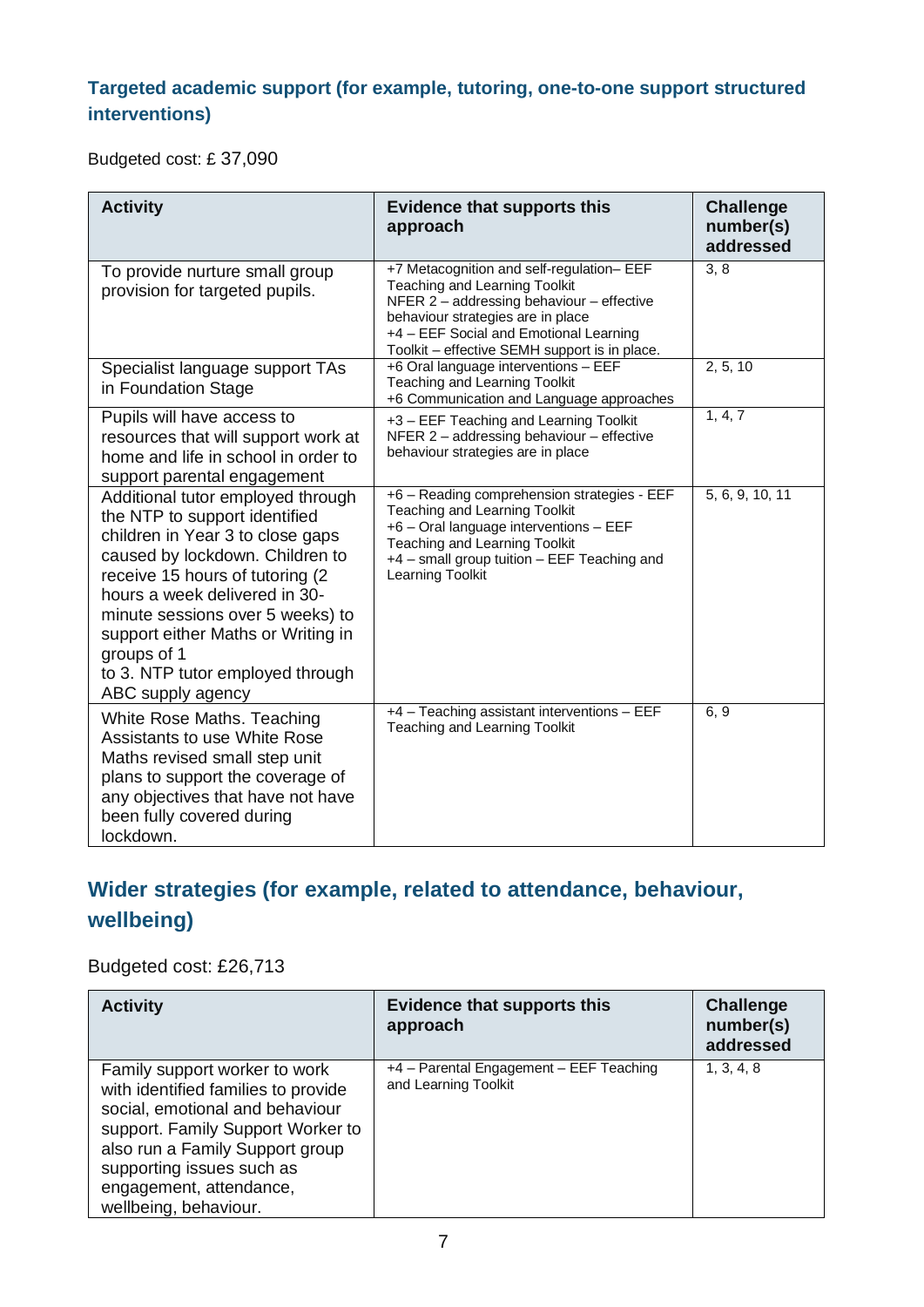| <b>Emotional Literacy Support</b><br>Assistant to provide additional<br>support for social and emotional<br>needs for identified pupils.<br>Children with increased anxiety<br>due to COVID and / or school<br>closures have access to ELSA<br>All classes to complete daily<br>wellbeing (ELSA) check in with<br>children first thing in the morning<br>so that any worries / anxieties can<br>be addressed quickly and flagged<br>up with the appropriate staff if<br>further support is needed.<br>ELSA TA to complete both daily<br>check in's and check out's with<br>children identified as needing this<br>support. Full time ELSA TA to<br>support children 1to1 and small<br>groups prioritising anxieties linked<br>to the pandemic. | +4 - Social and emotional learning - EEF<br>Learning Toolkit                                                                                                                           | 3, 8                              |
|------------------------------------------------------------------------------------------------------------------------------------------------------------------------------------------------------------------------------------------------------------------------------------------------------------------------------------------------------------------------------------------------------------------------------------------------------------------------------------------------------------------------------------------------------------------------------------------------------------------------------------------------------------------------------------------------------------------------------------------------|----------------------------------------------------------------------------------------------------------------------------------------------------------------------------------------|-----------------------------------|
| Mental Health Worker to provide<br>additional SEMH support for identi-<br>fied pupils.                                                                                                                                                                                                                                                                                                                                                                                                                                                                                                                                                                                                                                                         | +4 - EEF Social and Emotional Learning<br>Toolkit - effective SEMH support is in place.                                                                                                | 3, 8                              |
| Additional support staff to support<br>with wellbeing and behaviour<br>needs of pupils.                                                                                                                                                                                                                                                                                                                                                                                                                                                                                                                                                                                                                                                        | +4 - EEF Teaching and Learning Toolkit<br>NFER number 5 - deploying staff effectively<br>NFER Number 4 - meeting individual learning<br>needs<br>NFER 7 - Clear, responsive leadership | 3, 8                              |
| <b>Supporting Parents and carers</b><br>Children will have greater opportu-<br>nities to access learning at home.<br>Home-learning opportunities will<br>not always require parents to en-<br>gage with the activities, affording<br>the children greater independence<br>and increasing the likelihood that<br>parents can sustain home learning.<br>Stationary packs provided for those<br>who don't have access to these re-<br>sources at home. Bug Club, Collins<br>Big Cat reading. Story Park for<br>EYFS.                                                                                                                                                                                                                              | +4 - Parental Engagement - EEF Teaching<br>and Learning Toolkit                                                                                                                        | 1, 2, 3, 4, 5, 6, 8,<br>9, 10, 11 |
| Support with resources at home to<br>ensure pupils have equipment re-<br>quired to complete homework.                                                                                                                                                                                                                                                                                                                                                                                                                                                                                                                                                                                                                                          | +5 Homework - - EEF Teaching and Learning<br>Toolkit                                                                                                                                   | 12, 3, 4, 5, 6, 9,<br>10, 11      |

# **Total budgeted cost: £** *238,135*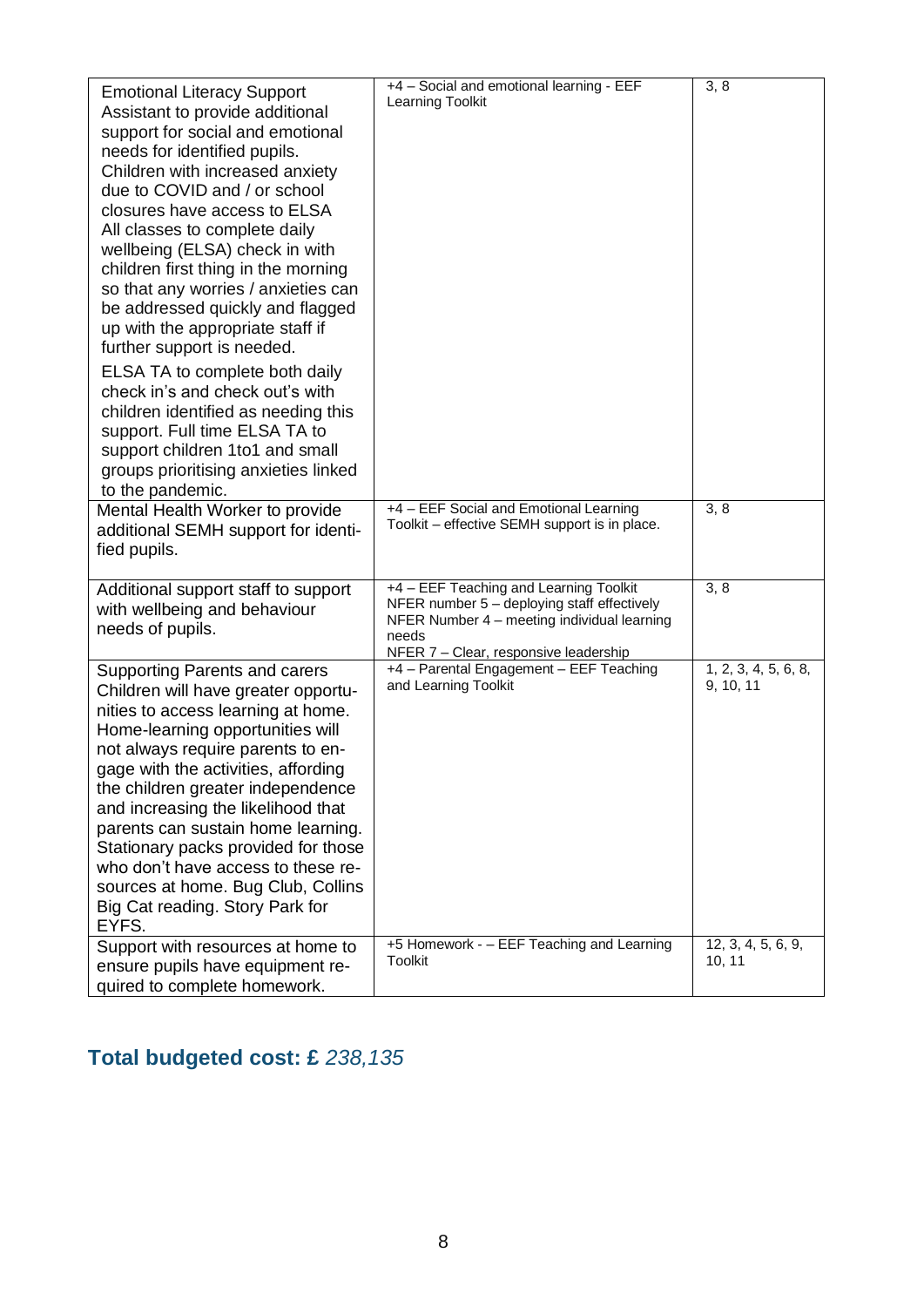## **Part B: Review of outcomes in the previous academic year**

#### **Pupil premium strategy outcomes**

This details the impact that our pupil premium activity had on pupils in the 2020 to 2021 academic year.

Staff have improved their cross curricular links to enable pupils to see how their learning flows. Maths deep dive showed that, where children were able to use manipulatives, fluency improved. English deep dive showed that reading was being prioritised and children who had read less whilst during lockdown were closing the gap.

Pupils who worked with our tutor all became more confident learners and closed some of their gaps in learning.

End of year maths assessment clearly showed which children had engaged and used the resources provided during lockdown.

Daily wellbeing check ins meant that we were able to offer rapid support to any pupils who were identified with a need.

Referrals were made to our mental health support worker and support is being given.

Through Purple Mash, we were able to add our own content, so all our remote learning content was accessible from one platform. It also supported pupils in completing some activities independently across the full curriculum. Engagement in activities on Purple Mash was good and staff were able to provide feedback to pupils on their submitted work. Staff could also monitor who was / wasn't completing work set.

My Maths supported the 'teaching' of a lesson. My Maths was the closest online content we could provide which complemented My Maths, especially for families without printers who couldn't print the White Rose lesson activities.

Through story Park EYFS staff were able to keep in regular contact with parents and carers and were able to share resources and ideas to support children's learning and development.

All families who were identified as needing support with laptop devices to access remote learning were loaned one during lockdown. For some families were able to support by providing a devise for all pupils within the household from our school with a device. At one point we had over 60 laptops out on loan.

No parents requested support in accessing free data upgrades.

All pupils had a school jumper resulting in a sense of belonging. Pupils were also provided with equipment to support their homework and learning at home.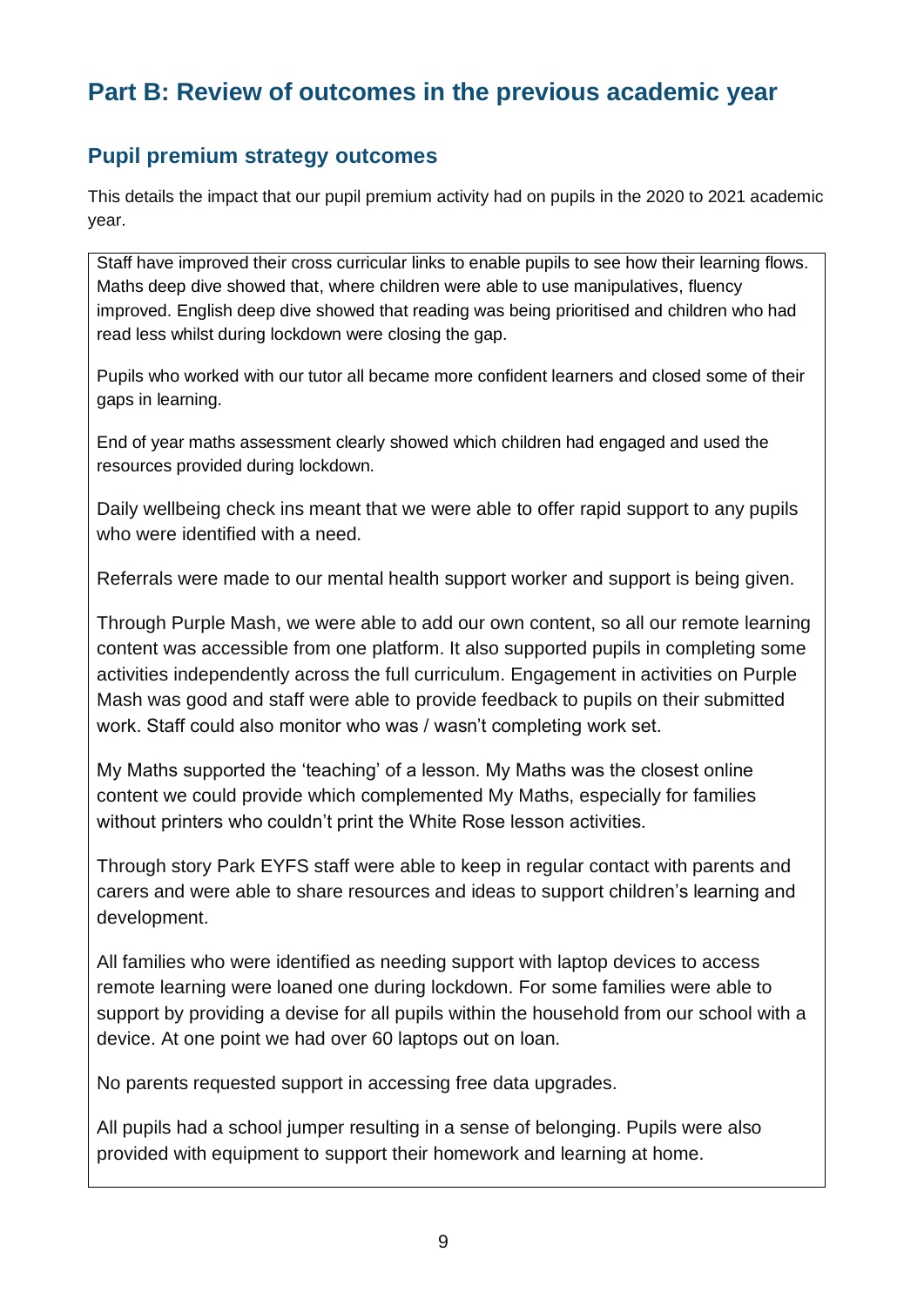All children who wished to attend a residential trip were able to do so.

More pupils have access to emotional wellbeing support with a marked improvement in outcome for many of these children.

### **Externally provided programmes**

*Please include the names of any non-DfE programmes that you purchased in the previous academic year. This will help the Department for Education identify which ones are popular in England*

| Programme                                   | <b>Provider</b>         |
|---------------------------------------------|-------------------------|
| Curriculum - Maestro                        | Cornerstones            |
| <b>Phonics - Little Wandle</b>              | Collins Big Cat         |
| Maths curriculum – school and home learning | My Maths                |
| Maths curriculum - school                   | <b>White Rose</b>       |
| <b>Times Table Rockstars</b>                | <b>Maths Circle Ltd</b> |

### **Service pupil premium funding (optional)**

*For schools that receive this funding, you may wish to provide the following information:* 

| <b>Measure</b>                                                                    | <b>Details</b>                                                                                                                                                              |
|-----------------------------------------------------------------------------------|-----------------------------------------------------------------------------------------------------------------------------------------------------------------------------|
| How did you spend your service pupil<br>premium allocation last academic year?    | Access to nurture and wellbeing provision<br>with a modified curriculum.                                                                                                    |
| What was the impact of that spending on<br>service pupil premium eligible pupils? | Pupils were able to continue to attend<br>mainstream school until the end of primary.<br>They were able to access a modified<br>curriculum that met their individual needs. |